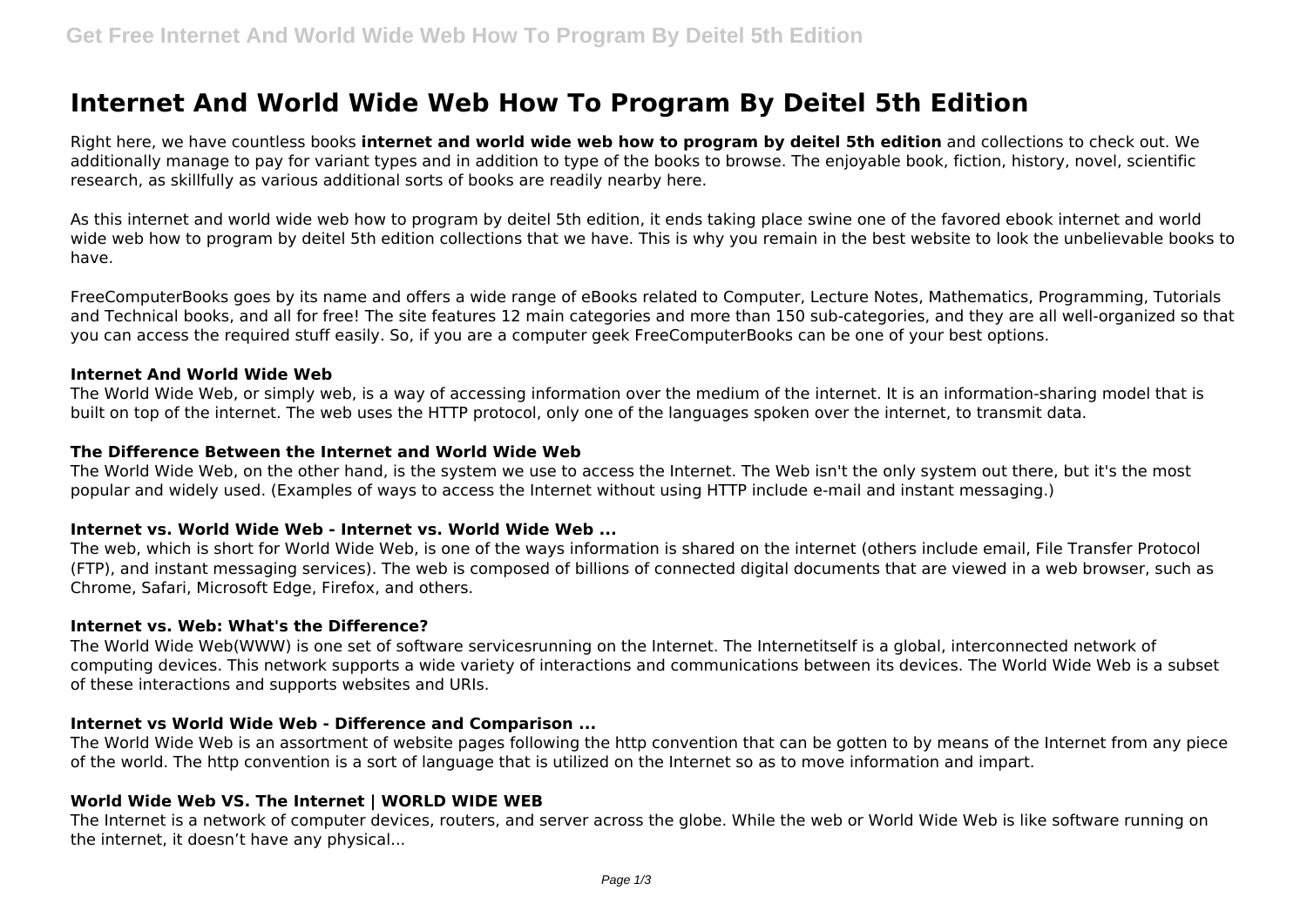# **What's The Difference Between The Internet And World Wide Web?**

THE WORLD WIDE WEB Perhaps the invention that most facilitated the growth of the Internet as a global information-sharing system is the World Wide Web. Unlike the Internet, however, the early design and development of the World Wide Web was primarily the doing of just one person: Tim Berners-Lee.

#### **History of the Internet and World Wide Web (WWW ...**

The World Wide Web (WWW), commonly known as the Web, is an information system where documents and other web resources are identified by Uniform Resource Locators (URLs, such as https://example.com/), which may be interlinked by hypertext, and are accessible over the Internet.

#### **World Wide Web - Wikipedia**

World Wide Web: Internet and Web Information Systems (WWW) is an international, archival, peer-reviewed journal that covers all aspects of the Web, including issues related to architectures, applications, Internet and Web information systems, and communities.

#### **World Wide Web | Home**

The World Wide Web ("WWW") is a global information medium which users can access via computers connected to the Internet. The term is often mistakenly used as a synonym for the Internet itself and often called "the Internet", but the Web is a service that operates over the Internet, just as email (also e-mail) and Usenet also do.

## **History of the World Wide Web - Wikipedia**

The Internet — the name we often use interchangeably with World Wide Web — is a massive public network of networks, a labyrinth of hardwired and wireless connections between disparate drives on countless devices scattered around the world.

#### **The Difference Between the Internet and World Wide Web ...**

The terms Internet and World Wide Web are used interchangeably but they have a difference. Internet is an enormous network of networks. It is the massive computer network that connects the devices using copper wires, wireless networks or fiber optic cables. On the other hand, World Wide Web (WWW) is a large collection of webpages.

#### **What is the Difference Between Internet and World Wide Web ...**

Internet and World Wide Web How to Program, 5e introduces students with little or no programming experience to the exciting world of Web-Based applications. This new edition focuses on HTML5 and the related technologies in its ecosystem, diving into the exciting new features of HTML5, CSS3, the latest edition of JavaScript (ECMAScript 5) and HTML5 canvas.

# **Internet and World Wide Web How To Program (5th Edition ...**

Internet & World Wide Web. 1 - 20 of 10551 results. Grid View Grid. List View List. BESTSELLER. Add to Wishlist. Read an excerpt of this book! Quickview . Traffic Secrets: The… by Russell Brunson. Hardcover \$26.99. See All Formats. Add to Wishlist. Read an excerpt of this book! ...

# **Internet & World Wide Web, Computers, Books | Barnes & Noble®**

In the simplest terms, the Internet is the hardware, and the World Wide Web is the software that makes that hardware easy for the user to visualize and operate. Other protocols like email and instant messaging also access the Internet but do not use the Web to do so.